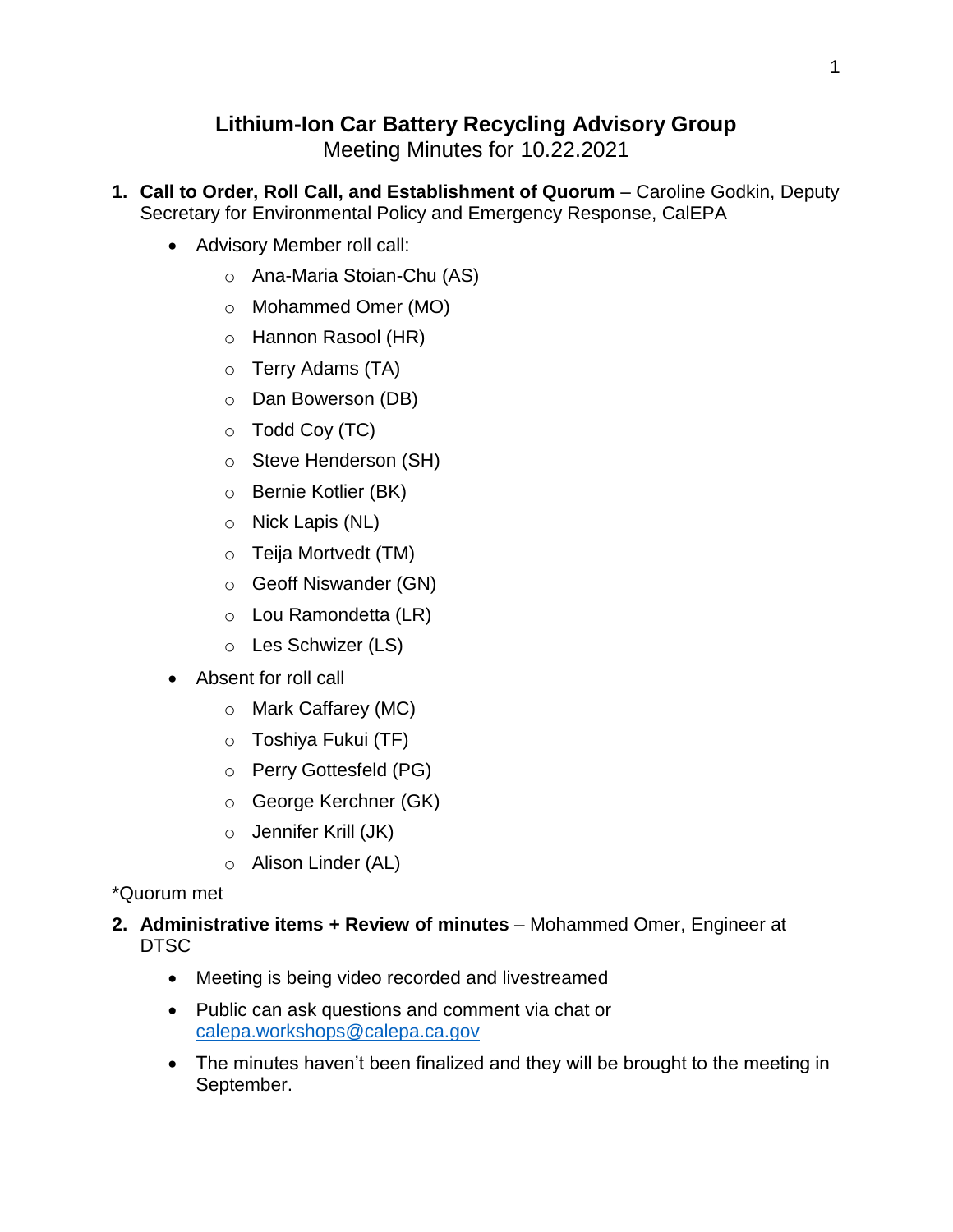Today we will be continuing the conversations we had last time about the EPR and Core exchange and vehicle backstop proposal.

### **3. Interim updates**

- Updates and questions
	- $\circ$  PG: There is an announcement from Tesla that they are recycling the batteries in Nevada. Can someone speak to that?

\*no one from Tesla is at meeting\*

## **4. Discussion of draft report, Dr. Alissa Kendall**

Overview:

- In the report the olicy recommendations have been broken into two categories: defining responsibility for batteries at end-of-life and the supporting policies.
- The UC Davis here to represent what everyone wants to see in the report and today is to provide opportunity for advisory group members to advocate for any changes to these policies.
- Perry Gottesfeld is not online but he would like to present his opinion. I can try and summarize what I understood. He would like a broader stroke approach, and getting people on board with broader ideas before discussing details.

Comprehensive policy options:

- The survey has been used to get a pulse on the AG members preference.
- For the defining responsibility and financing mechanism section there is no majority when considering only support and support with modifications but there are a lot of no opinions and some modifications. We can see

Caroline Godkin: As a state agency, in creating this type of recommendation, we are put in a tricky position. In the context of the broader policy recommendation, we did not think it was appropriate to provide feedback. When there are more no opinion votes, four of them were from state agencies.

MO: Yes, thank you. It is not that we don't have an opinion as in not understanding or not made up our minds on a personal level. It is about it not being appropriate to put our thumbs on the scale for issues that are better spoken on by industry or outside experts. This fell out of our jurisdiction. This explains why there are no opinion votes.

DB: Was that the process for all questions or just end-of-life.

CG: There were a couple but mostly this end-of-life responsibility section; the big policy questions.

AS: I agree with that they have said.

AK: Thank you. I believe Perry just signed back on. Can you confirm this.

PG: Here.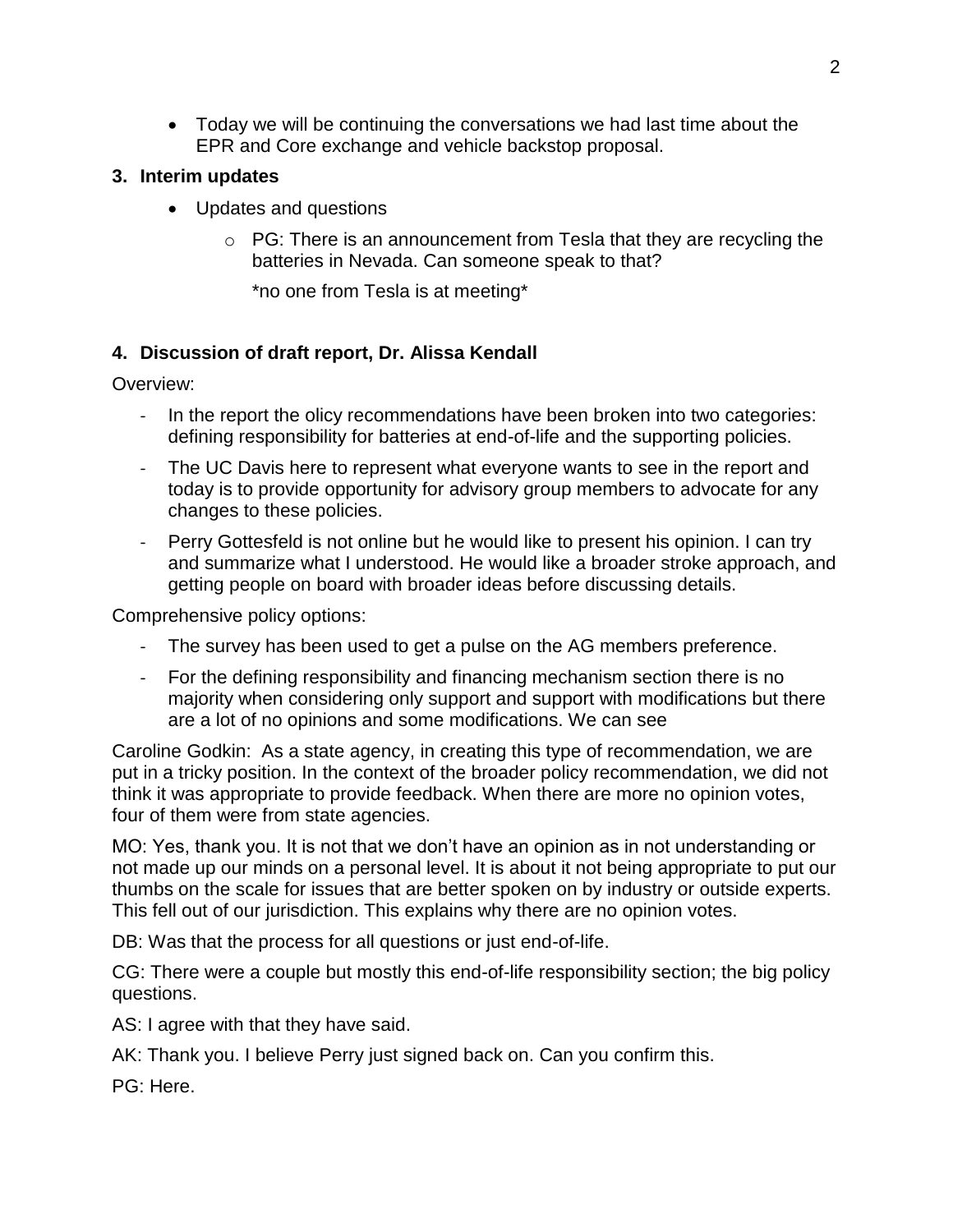AK: We went forward a bit, I have reversed the presentation for you.

PG: My thought in looking at the report and reflecting on last week. Many felt the survey was confusing because of the detail. Taking a step back to produce a consensus with a diverse group. I thought we could first debate the bigger picture and then work the way down. My proposal is to do a similar thing by grouping them together: status quo, producer take back, financing mechanism. Then the report can outline these options to the legislature.

DB: My sense is we did do this when we first starting meeting. I think we have covered this and I don't know why we would be taking a step back now.

NL: I have always felt we could make any of this work. If there is something approaching a consensus for one of the two it would be great to narrowing down.

SH: I don't know if we have time to do what PG suggested. This does feel like the start of three larger options. This makes sense but I don't know if the process allows us the time.

T: I feel like we have done this and to start over again debating a take-back program or handling fee. Why?

PG: I wasn't suggesting that we start over, that the conversations and report could be organized this way. If we start with the broader proposal and add in details.

NL: One of the downside of the zoom meeting is that we are very polite and raising our hands. I am not sure if we can get over this. I don't have any suggestions. I keep thinking about this as we are going to introduce a bill and I don't have a good sense of where advisory group members are at.

AK: The purpose of the survey was to get a pulse. I think PG's suggestion is great and I know there is opposition to the survey itself. The way that we structured the report is based on those that have lowest opposition and highest support, although not a majority support. There is a big mix of support. One way to move forward is to bring more transparency as to what the comments were:

- The first two reflect the narrowness of the policy
- Then there are more detailed comments in terms of who should be subject to the policy.

DB: I believe we talked about the first bullet and we were getting at almost every battery. The comment on the broader strategy, the core exchange could be used with any policy but it is paired with the backstop. We can incorporate repurposers and remanufacturers.

AK: I think the other bullet is bringing up that there are a lot of parties that will be responsible for batteries and that leads to difficulty in tracking.

I think to increase support, we need to plug any holes that were addressed by those comments. Our job is to represent your goals and we want everyone to bring up changes that they want to see.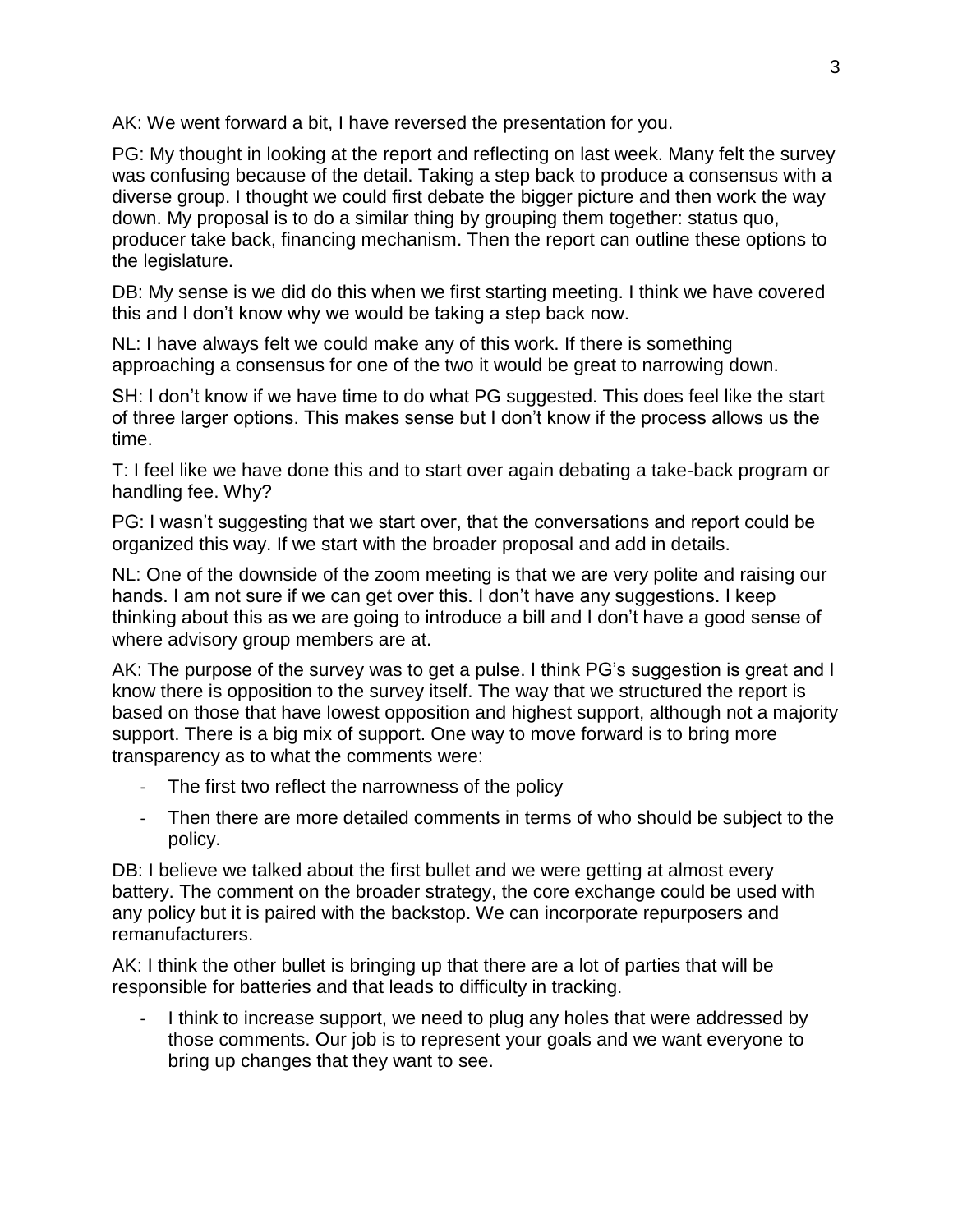DB: Some wordsmithing, there might not be a switching of batteries if used in stationary storage in the definition.

PG: I missed the introduction, sorry. I am still at a loss as to why this is viewed by the proposal with the most support. I see kind of a complete mix of views and a lot of people who didn't express a view. If this is a producer responsibility, I think we can agree on a general policy.

AK: The agency folks explained their choice of no opinions. The dominance of no opinions are contributed to the agency folks who didn't want to put their thumb on the scale.

MO: Dan, great point, but our job is to look at EV batteries, and not stationary storage. Perry, we the government group (4), expressed no opinion because this is a strange way of expressing recommendations to legislature. It is not that we don't have an opinion professionally or personally, we don't feel this is appropriate for us to express our opinion.

PG: Is there a policy about state employees participating in the committee.

CG: There is no official policy. When looking at these recommendations we didn't feel it was appropriate for the subset to be weighing in. We went with no opinion because we felt it was more important for the experts to express their opinion. The report is a product of the AG under EPA and the secretary's responsibility, but in this context, the industry experts should take the lead.

BK: The no opinion, did they include the state agency representatives?

AK: They are included in the graph.

BK: Why are they in the graph? If you want to be outside, then why aren't we?

AK: We want to do a straw poll leaving out the agency at the end of the meeting.

LR: The concern is that a lot of the no opinions are skewing the results and it is difficult to see the results.

AK: Absolutely LR. I think a better approach is removing the no opinion. If you removed the no opinon, we have a pretty good level of support and low opposition.

SH: I think I am building on LR and BK. I think what you are saying is that it is not that the state agency are disguising their opinion, they are thinking to remove their opinion.

MO: There are some policy buckets that fall out of our purview. I think we can remove no opinions from state agency from each policy. As AK mention, it wouldn't change the overall results but enhance the readability and the concerns.

AK: The survey isn't setting in stone the recommendations; it is guiding how we recommend policies. A goal today is talke through policies, specifically the core exchange and the vehicle backstop proposal. We want to have a straw poll at the end of the meeting.

PG: I feel uncomfortable using survey results and I would like to take out all of my votes as well. I don't think this is a useful way to achieve.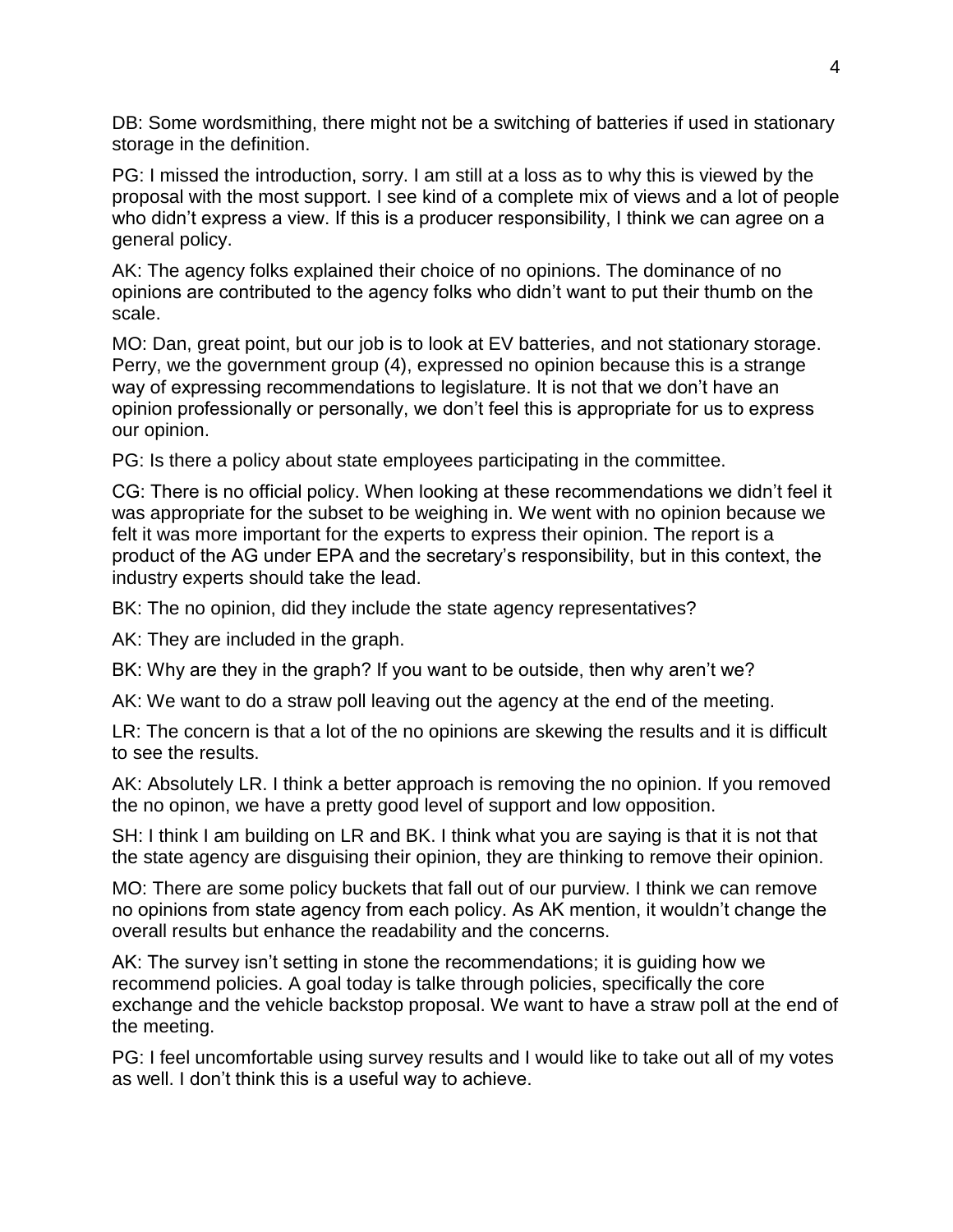AK: I hear you and this is your opportunity to voice support and modify the recommendations. This is the one we selected to move forward with because it very little opposition.

PG: This falls under the broader category of producer take back but I think the details should be left for others to decide.

GN: I want quick clarification, in terms of the next calculation. We are looking at excluding no opinion from state agency.

AK: Our goal is not the survey. Our goal is to have policy recommendations.

GN: That works for me.

MS: I just want to note that we are coming on 10AM and our goal is to discuss the policy as we have in subcommittee meetings. I hear another option is to not go into detail, but I think if we have the opportunity to discuss details, we should.

LR: I think we are hung up on the survey because it is what everyone agreed to and then built on as we proceed. I think folks are concerned because it is a building block.

MO: I do understand the concerns. I think it will be more clear when we remove the state agency no opinions. We do ask for a little patience but we do hear the concerns.

MS: I would like to put forward the option to suggest discussing a different policy or perhaps looking at this policy and addressing the gaps.

BK: My concern is that with that core exchange and producer take-back being the one area with high support, as it was being discussed, and support coalescing, it was a narrow discussion, and inly effect a few batteries. I am worried that this may take on more importance and coverage than it should. The overriding concern of manufacturers with liability, it could squeeze out the opportunity for reuse and repurposing of batteries. I want it to be clear that these proposals are narrow and not meant to replace opinions of reuse and repurposing.

MS: Can anyone think of cases that are not covered?

DB: We saw that an advantage is that it doesn't preclude reuse, it is covering when those batteries are unwanted.

BK: I do agree that is the proposal. My concern is that sometimes when these things get put into a report, some of that may be lost. My concern is not the specifics, it should also be a parrellel policy and does not replace repurposing and reuse.

MS: Does anyone else have comments or suggestions on this policy?

LS: So, just to be clear, this is just outside of warrenty? Should we specify?

DB: I thought we did but maybe that was in the presentation.

LS: When you say "the entity removing is responsible". What does that mean? What does the responsibility entail?

DB: The entity removing is required to pay for reuse or recycling and the entity putting the battery into service is required to do paperwork.

LS: I am concerned with the burden it puts on the party removing the battery.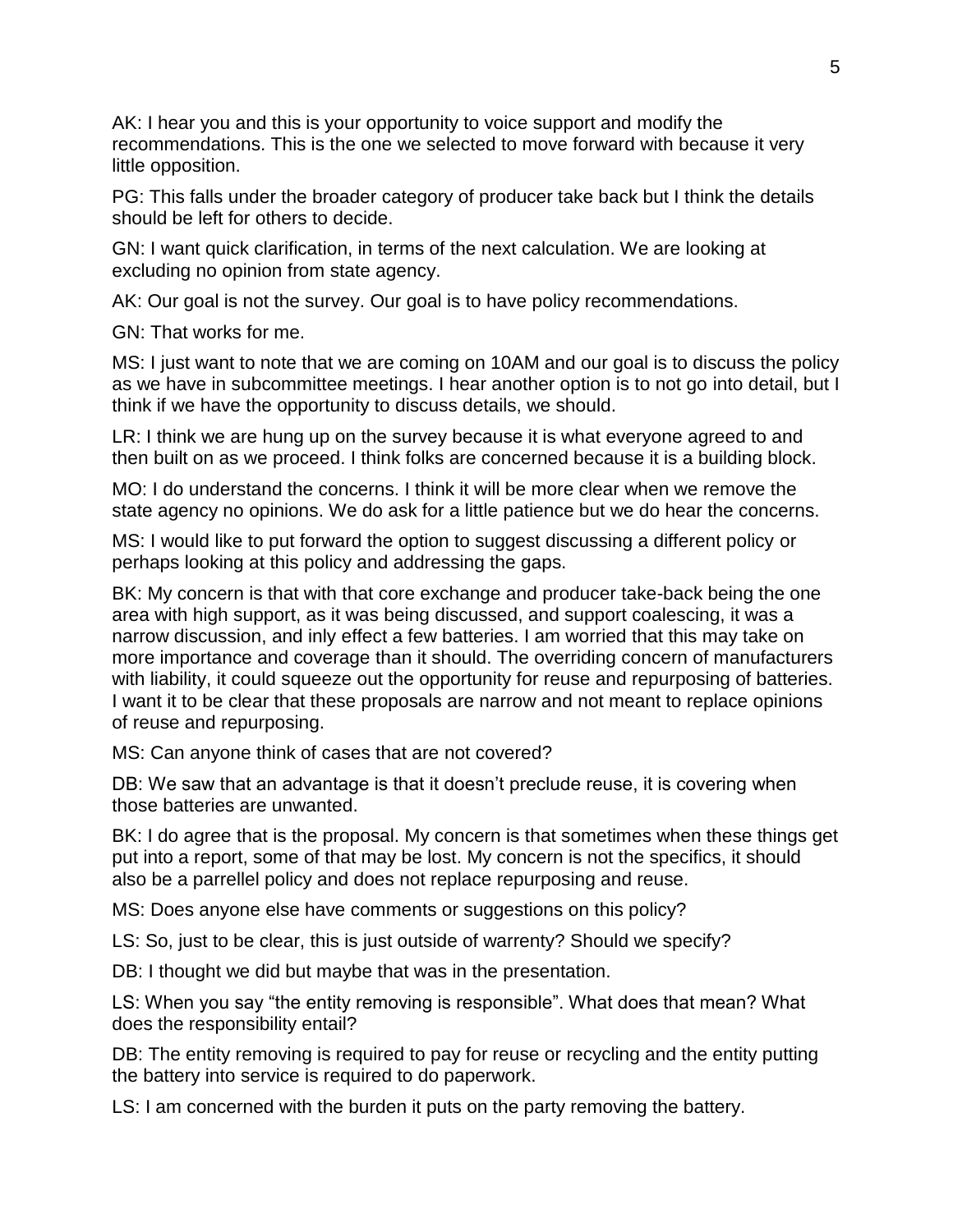DB: That is vague but I think it can be something worked out in the core exchange process.

Tom Novak: I am looking at page 29 and number 2, the core exchange program: there is language that there should be proof of reuse when removed. This seems difficult to achieve. There is usually an incentive and not proof.

DB: The reason for that is making the core charge an option but not required. Maybe we can massage that point on page 29 to make it more clear.

MS: I hear the comments that we are getting more in the weeds than needed. If anyone has a more general comment or alternative, please bring it up.

GN: We are still talking about this being the backstop that slips through the cracks for whatever batteries aren't under warranty?

MS: Yes, and also all the batteries that people don't want.

GN: Based on what tom is saying, my concern is related to labeling. In some of these LIB batteries, are we saying just the intact vehicle batteries? Are core charges going to be invalidated if broken down? Will each be labelled?

DB: ARB proposal requires labeling on the smallest component on the battery.

Thomas Novak: I think the core charge will be the full battery, not just a module.

SH: Are we going to specify what properly recycling means? I will suggest that we classify proper handling/recycling as handing over to an entity that is permitted to do recycling.

PG: In regards to that last point, I am not sure what licensing to recycling would be in China or out of the US. I don't think that is something we can address.

BK: I would add that I am not sure if we want to rely on the transfer to be proper recycling. Once they leave our shores we can't know what happens.

NL: We can affect what happens in other countries as a condition of sale here (the US). We've done that with mixed plastics in a bill here. In the e-waste program we require payments only go to recyclers for processed e-waste.

DB: Nick, are you referring to once it is recycled, selling the processed materials is a stipulation? Or prior recycling?

NL: The point of leverage is when we pay, we can condition payments on treatment downstream.

AS: I don't think we can compare this to e-waste. We make payments in that program from consumer money. We can't do that in a program that doesn't have the sets of requirements. We can tie this to the recovery of recycled materials. My review of the proposed policies is that this program doesn't have goal, oversights, and enforcements, but more about the free market.

PG: I agree with AS and BK. There is a huge problem with materials leaving the US because it hasn't been covered in prior legislation. We know currently the model is to create the black mass in NA and ship elsewhere for recycling. We know those places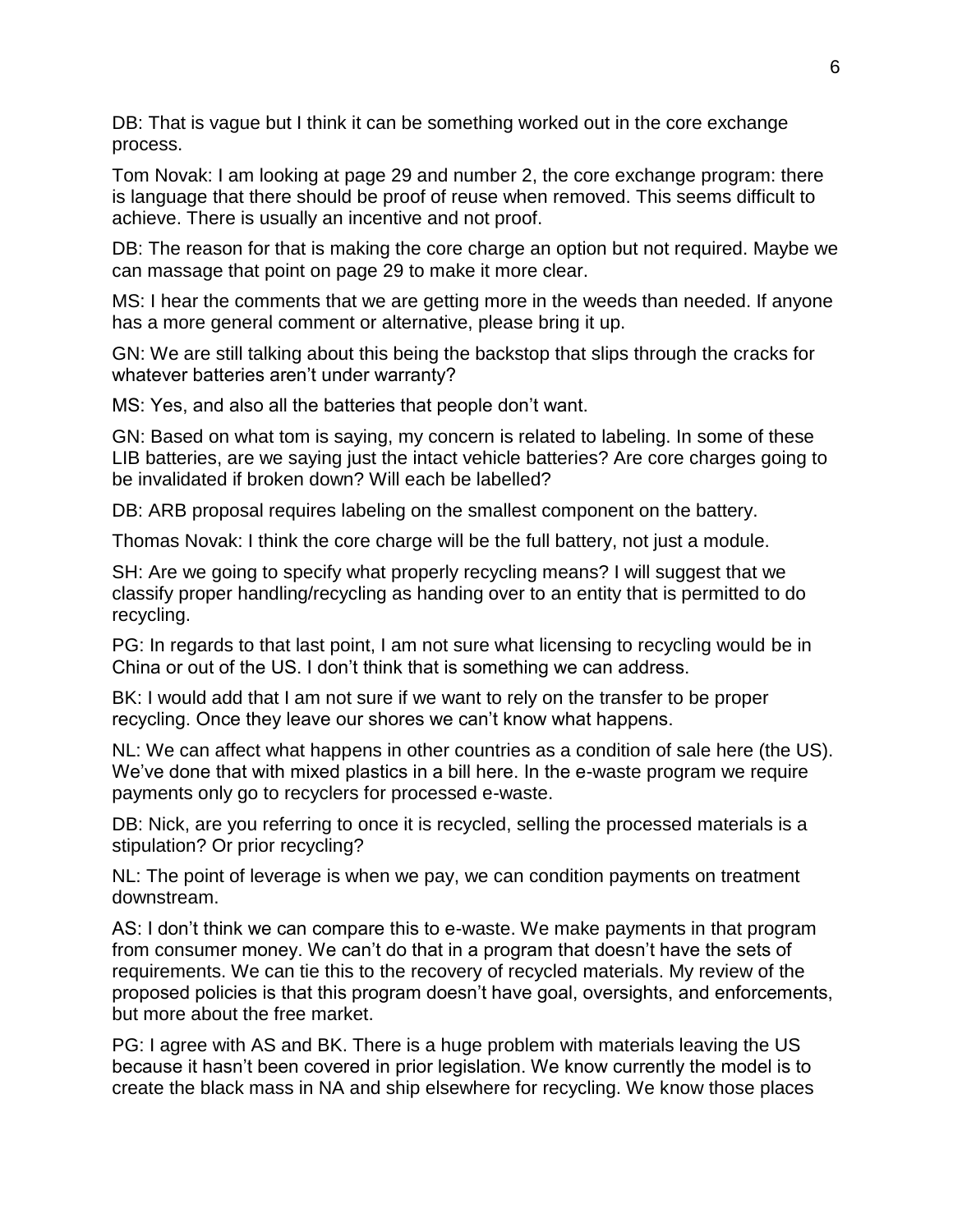don't have the same environmental standards. I think we would have to pair it with another policy or prohibit export.

MS: Is your suggestion to require or recommend a third-party certification of the recycling process.

MO: I agree. I think what is being done here is done. I just want to make sure that we aren't combining this with another recommendation of third-party certification. I don't want to tie that with the backstop and core exchange. It is a different item opposed to this one.

BK: I agree that this is a different question but we want to point out the narrow application of the backstop. This is the elephant in the room. Are we going to take this up separately?

MO: Yes and I think we will later in the process.

BK: I would support that and also discuss market forces and what core charges would impact? We need to think; are the batteries going where they need to go? And will the black mass go where it needs to go?

LR: There is a reason for free market and I want to caution that we don't overregulate. We don't want an oligopoly and eliminates free market entrepreneurs.

AK: Thank you. We want an unofficial poll to see how folks feel about this policy recommendation. We cn do a roll call or ask that AG members use a thumb up or down.

PG: my suggestion is that we first vote on the broader policy and then maybe on the second round vote on the specific policy.

AK: Lets first vote on if we would vote for EPR.

DB: I disagree. My support for an EPR would by no means support the voluntary takeback. Is there anyway that we could go back to the support with modifications and no opinion and see if people have changed their opinion.

AK: Yes, we could do that but not during the meeting.

MO: You know, we are meeting in a week and I recognize that providing opinion on the spot is difficult, but I think if we can do a couple of things like remove the agency no opinion, make the changes that we talked about at this time, then strengthening the policy and provide time to think about it. It seems that people are not ready to provide a response, perhaps we can delay a vote. Does that sound appropriate.

BK: Thank you. I think one of the issues for me is that we have had a lot of discussion and many of us have been indicating that we can support it if certain policies recognized. Supporting this without seeing it in writing is a challenge. We need a clear update or revision about what is specifically asked to approve or not.

Nathan Nye: Referring back to the context of what constitutes "properly recycled": I feel that the Advisory Group's report to the Legislature would be incomplete if it does not recommend actions that also promote in-state recycling operations, to include pretreatment & physical processing activities, black mass production in state. Whether this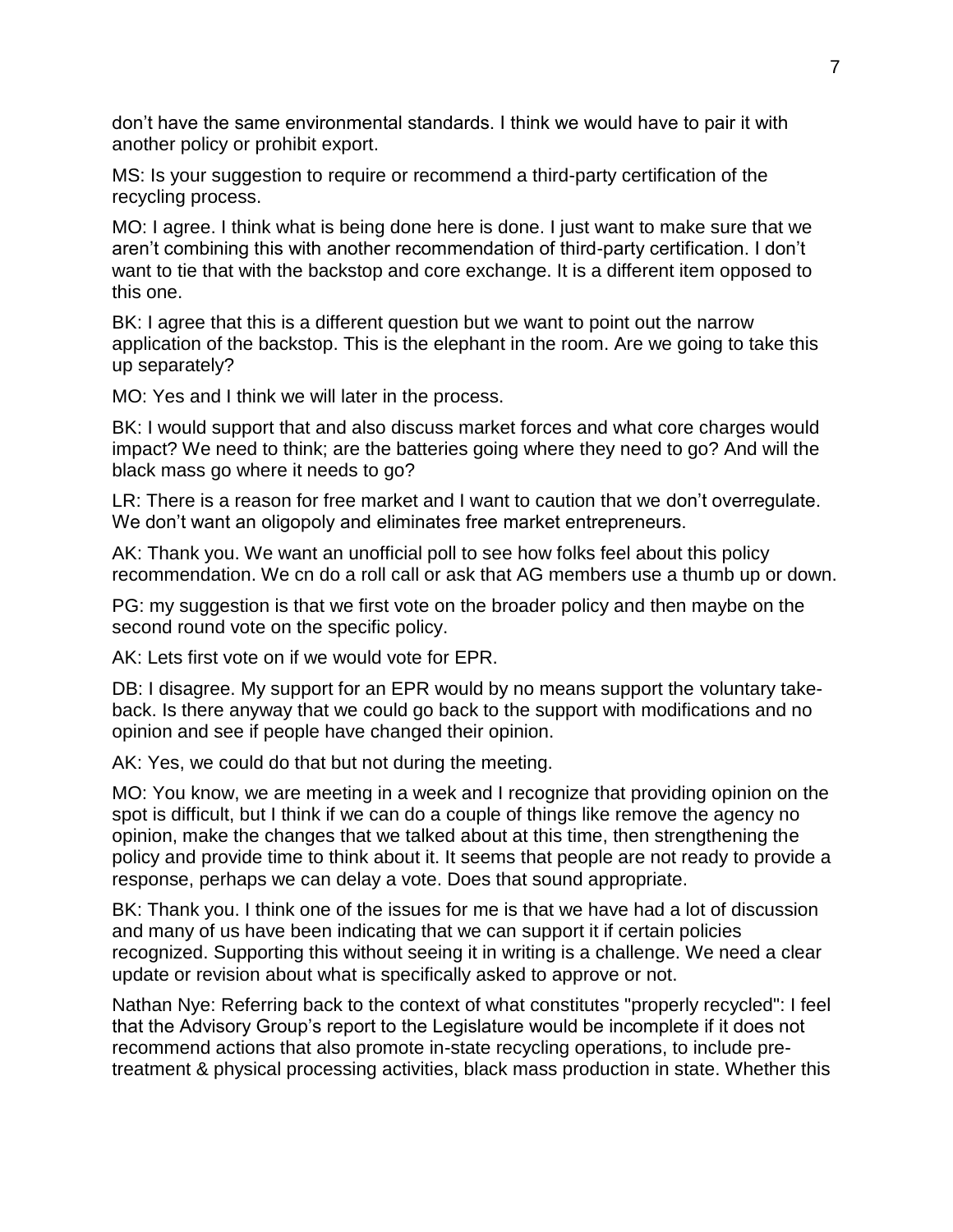takes the form of expedited permitting, conditional authorizations or conditional exemptions, would be a good topic of discussion.

PG: Can we go back to that slide with the questions. I didn't hear DB respond to the questions.

DB: The only battery that won't be covered are those that were removed and not purchased. I don't know if there is anything we need to do to make this a comprehensive policy.

PG: I thought you were only proposing to cover batteries if they are orphaned if they weren't

DB: If they are reused or repurposed, it would be the responsibility of the entity putting it into the second or third application.

PG: Okay, what about if it is reused in another vehicle?

DB: Is that the same manufacturer?

PG: Some mechanics are reusing them in EVs.

AK: If it is reused in a vehicle without alterations that it will the responsibility of the OEM.

BK: Can we send this to the committee for changes and then have them vote?

MO: Please continue to make changes and revisions and send them to the UC Davis team.

- Reading from the chat:
	- o NN: "Referring back to the context of what constitutes "properly recycled": I feel that the Advisory Group's report to the Legislature would be incomplete if it does not recommend actions that also promote in-state recycling operations, to include pre-treatment & physical processing activities, black mass production in state. Whether this takes the form of expedited permitting, conditional authorizations or conditional exemptions, would be a good topic of discussion."
	- o Thomas Novak: "Will the updates be sent in redline format?"

AK: We can provide redlined edits. If the edits are too extensive, we will provide comments explaining what was changed.

MO: I want to be sure people will feel free to be candid in the edits

AK: We will present edits to the final version but not individual changes

BK: I think this is too important and too complicated for that kind of a simple response and there have been many examples today of possible support for a position when a question was answered or a concern was addressed. I think it's important to have an option for "I support if"

AK: We also have supporting policies. Some of these are enabling policies. This list was generated using majority support including no opinions. Some had majority support with minor modifications which are denoted by an asterix. Now we are talking about them to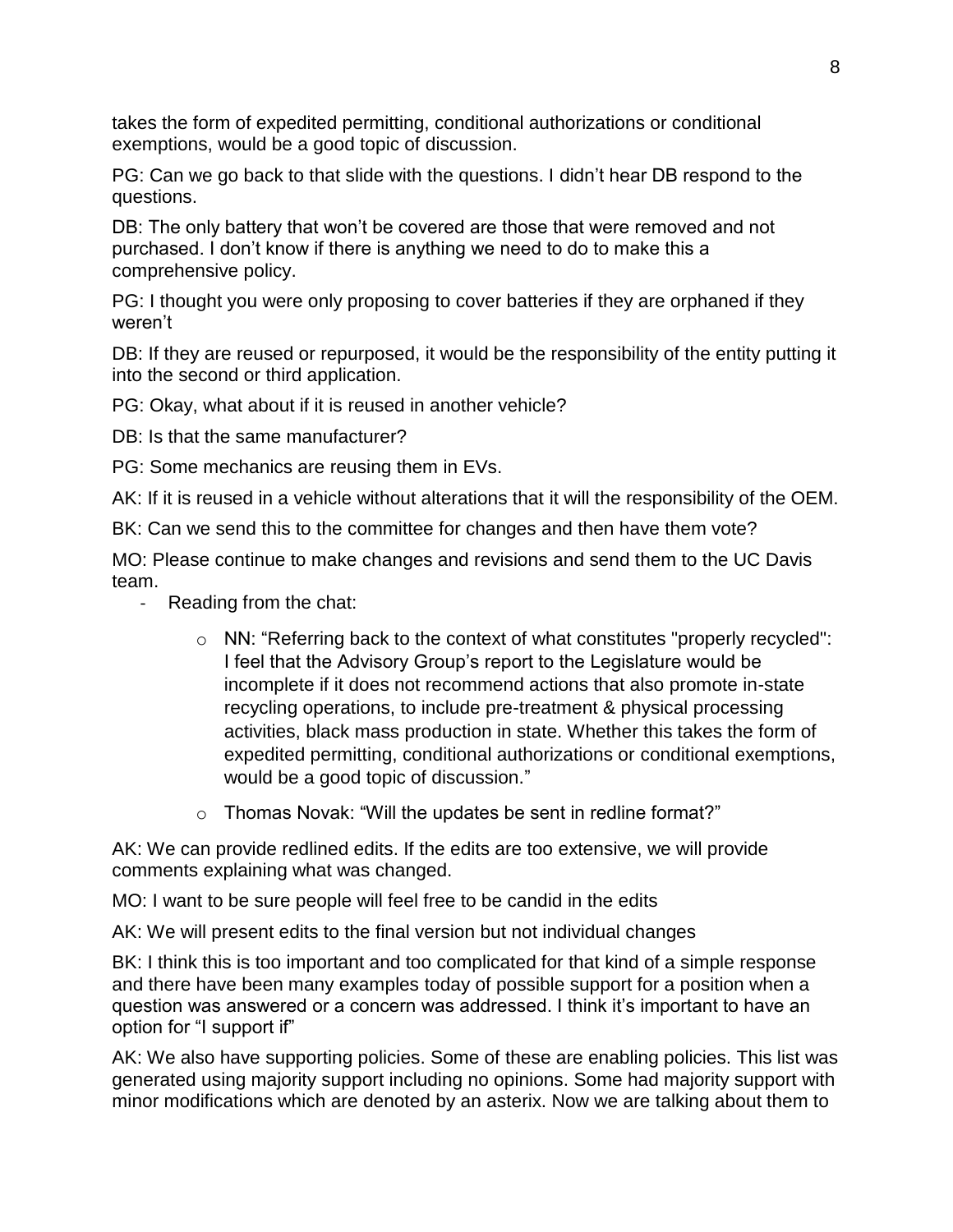change them as needed. For access to battery information, we have the physical labeling requirement. We had comments that AG members support in accordance with what CARB decides to include. We also have a digital identifier. For supporting reuse/recycling/repurposing, we have recycling incentive packages, disassembly packages, streamlining a DTSC permit timeline, and expanding eligibility for battery storage systems.

PG: You used acronyms I'm not familiar with and I don't know about these incentives.

AK: Yes, that was referring to an incentive program through the CPUC that subsidizes battery storage. The next page has minimum material recovery targets, design for repurposing, reuse and recycling, and third-party verification. For safe and efficient reverse logistics, we have support enforcement of unlicensed dismantling laws, develop training materials, support transportation research, develop strategic collection and sorting infrastructure, and universal waste interpretation.

DB: ARB's proposal puts the onus on the manufacturers so I think that would address the comment.

MO: From chat—Ben Wender: "has the committee heard from CPUC regarding the SGIP program and their reasoning behind excluding second life batteries?"

MS: Does anyone oppose recommending that the label align with CARB?

DB and SH: Would strongly prefer that

AK: \*Reviewed policies encouraging industry development\*

PG: Could we also add the requirement for take-back for the repurposer or battery producer? Since this is a state-incentive program the state would have greater control over end-of-life requirements

TC: I agree with Perry on this, end-of-life should be examined concurrent to the secondlife.

BK: I think this captures it, I agree there should not be a loophole for repurposing. My other comment is that as far as the SGIP program, assuming the CPUC accepts the use of repurposed batteries the requirements for EOL should be the same as whatever the CPUC rules and regulations for a new battery.

TA: I think this is a slippery slope, I don't have a problem where somebody is taking advantage of incentive programs but if you start extrapolating this out, the requirement on a recycler if they send it to somebody who is getting black mass and then they send it to somebody else. At what point do you draw the line of responsibility. As a dismantler, if we send a battery to a licensed facility, we can't be responsible for where they send it for refining and so on. The more requirements, the more unintended consequences there will be.

Audrey Depault: I agree with this last sentence that was just added. In terms of adding precision to that, EOL requirements are tied all the way to the labeling that the EOL *and* management requirements apply to repurposers. For example the batteries should be relabeled to ensure that responsibility is correctly attributed.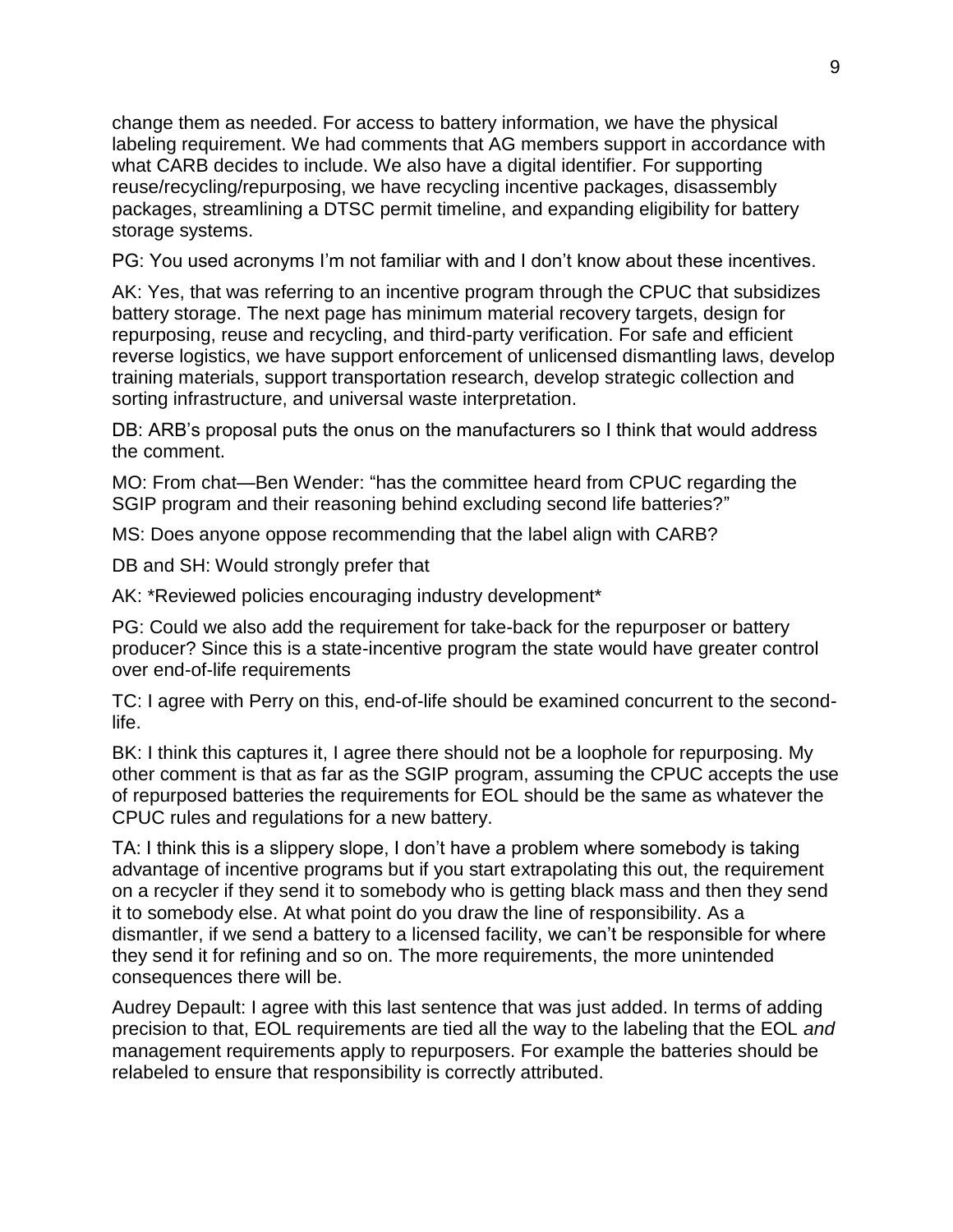PG: That's a great point, and can we clarify that EOL requirements means supplier takeback

AK: Minimum recovery rates, recycled content, third-party verification

SH: Is the idea that this would be a way for the government to determine who is acceptable to send a battery to?

AK: Yes I believe that was the intent

TA: The term "production scrap" is way too broad. Production facilities produce all kinds of non-battery scrap metal which should not be included.

AK: Does anyone object to removing production scrap?

MS: Suggest modifying consensus standard development to include which materials are included

SH: Agree wholeheartedly with Terry, there will already be many processes in place to ensure production scrap is managed efficiently and this is additional regulatory burden

LR: If there are already standards in place this may be unnecessary

TC: Question about who pays for third-party verification and what is the authority granted to the third-party verifiers? At which point does the transactional phase occur? Is the onus on the party sending the party that they need to secure verification? Does the recycler have to pay for third-party verification? I generally oppose this policy recommendation

PG: This is commonly used in industry if people are familiar with ISO 14001, environmental certification management, there is a standard that gets updated and companies decide voluntarily to meet those standards. If they decide to meet them they pay for an auditor to come in, the auditor reviews their processes and approves them. This would pertain to facilities that are recycling and processing batteries and black mass in this case. In terms of the question why this is necessary if we already have regulation, this provides an even playing field since other jurisdictions do not have the same regulations as California.

TC: We are familiar with ISO, our facilities are ISO certified so I know what you are talking about.

TA: I am concerned about this state agency approval process, as an example Retriev has been exporting batteries to a facility in Canada for 25 years out of California. The customers tend to be the ones who are more concerned and do all the auditing. This has all been done without a state agency and approval process. Having a third-party standard is fine but I could see situations where the state agency is more inclined to approve things in-state vs. out of state. I would keep this limited to the third-party

PG: The state would only be responsible for reviewing the standard here.

LR: I'm not sure a third-party standard levels the playing field. There are other standards that are incredible involved and expensive, it gets re-audited every single year and the cost associated with it is very expensive especially if you are a smaller company. Incurring that type of cost on an annual basis and it is cost-prohibitive. I think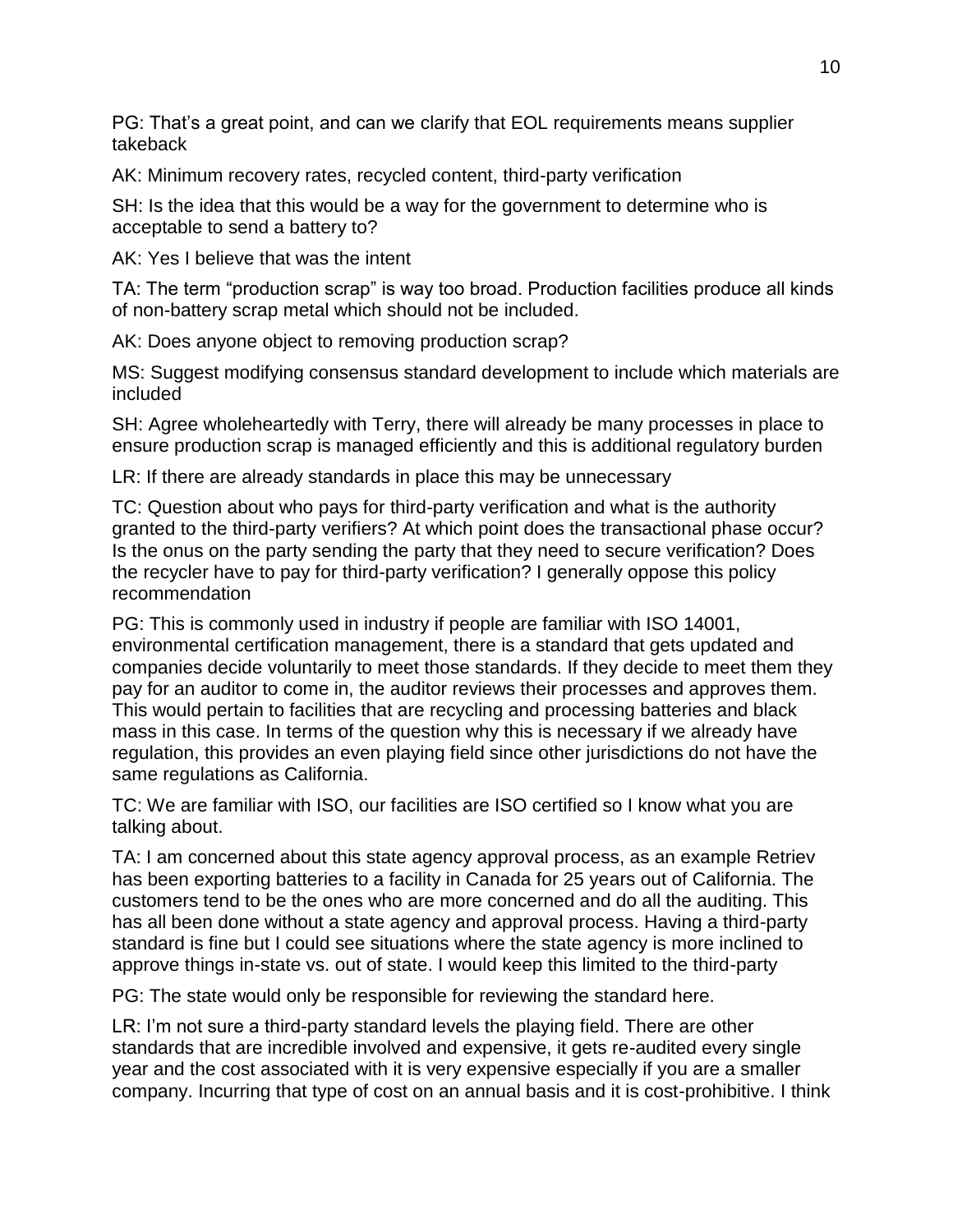when we put something in there we need to understand the impact of that on both large and small businesses and entrepreneurial ability. There is a balance of wanting oversight but needs to be balanced.

BK: I would suggest that we acknowledge the fact that certification bodies which are in many cases private companies and for-profit companies have a conflict of interest in raising testing requirements and costs.

LR: Wholeheartedly agree

Lisa Crosby: Can we say they \*could\* have a conflict of interest

AK: Unlicensed dismantling, training materials, universal waste interpretation, research on transportation

LR: Are we surmising or do we actually think this will be an issue?

TC: This has been identified as an issue, but I think it's a moot point. A strike team was reinvigorated with more resources so this may no longer be necessary.

CG: Just wanted to provide a bit of clarification, SB 366 was just signed by the governor. It won't become effective until January 1 and hasn't been funded. Any agencies request for funding will need to be approved through the budget process.

AK: The last one was developing strategic collection and sorting infrastructure

CG: Public comment via email, from Julia Garcia: "This comment is in regards to the core exchange and vehicle backstop proposal… Recommend issuing fines to companies that do not comply with requirements."

AK: That gets to a broader point

LR: So is this the state setting up depots on a statewide basis where batteries would be accumulated or a private company?

AK: Yes, that is ambiguous.

MO: I think this was related to that presentation we got from the GoBiz ZEV committee, where the State would assist in site selection, permitting, and land use. Not construction of depots

AK: Additional supporting policies. Wanted to highlight that there are also additional policies that were not recommended

MS: If anyone has an idea of additional policies to include you can email us and we can bring them up in the next meeting.

## **5. Advisory group discussion of progress and next steps**

MO: I'd like to go through and ask the AG members to just provide their feedback

TA: This is a difficult and awkward format to establish consensus but I think we are getting close to developing a set of recommendations. It's important that the owner of the battery to have as much control as possible over where the batteries go next.

DB: Is there a deadline before you are hoping for feedback from the committee members?